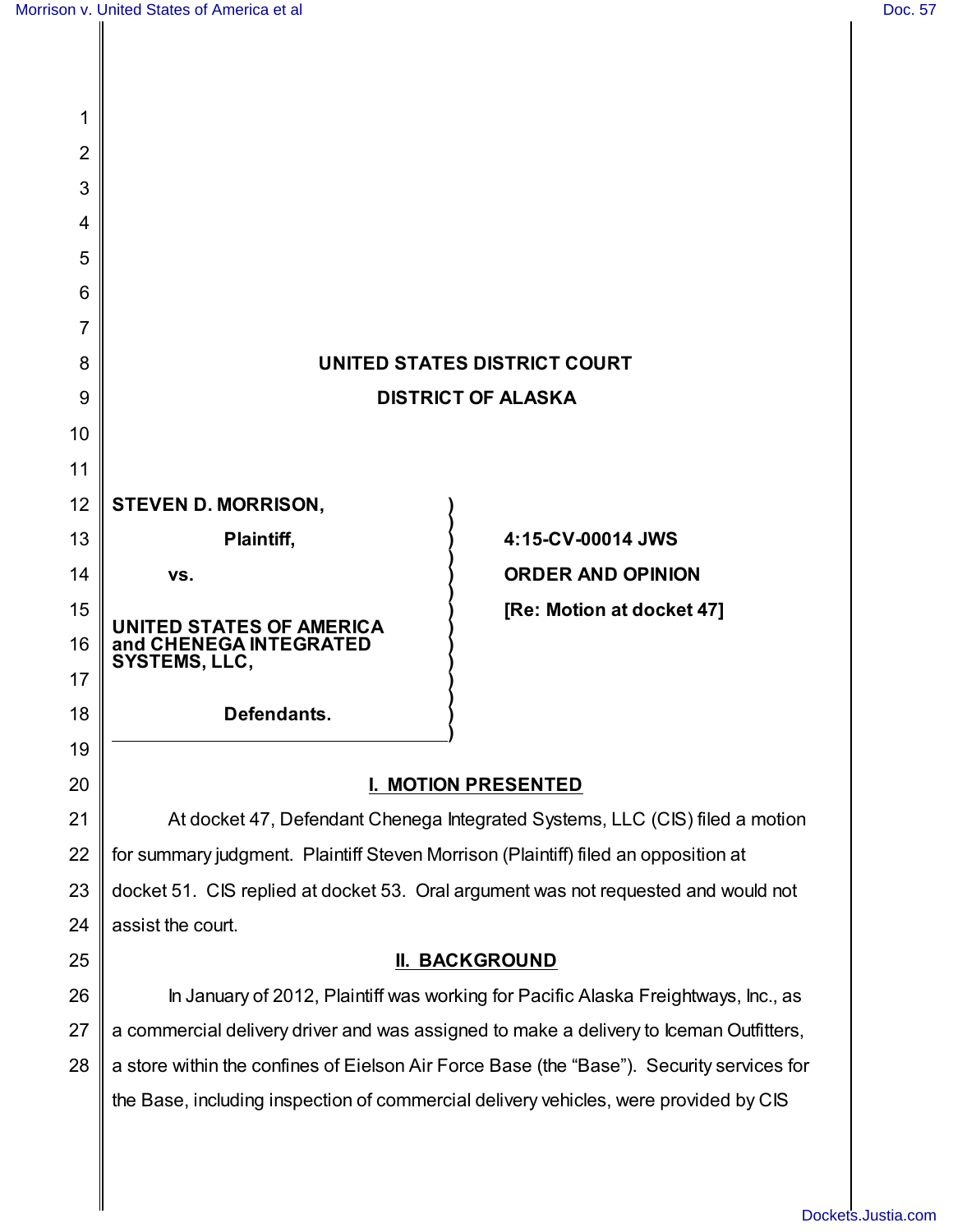1 2 3 pursuant to CIS's subcontract with TW & Company, Inc. (the "Subcontract"). TW in turn had a Security Forces Support Services Contract with the United States Air Force for security services at the Base.

4 5 6 7 8 After arriving at the Base for the delivery, Plaintiff exited his truck at the designated inspection area in order for the security guards to perform their mandatory inspection and paperwork. He waited in the designated area during the guards' inspection. While returning to his truck after the inspection, he slipped and fell on ice, injuring his right knee.

9 10 11 12 13 It is undisputed that drivers such as Plaintiff are required to exit their trucks for inspection before being allowed to enter the Base. It is undisputed that Plaintiff was parked where the CIS security guards had instructed him to park and was walking where he was expected and instructed to walk. It is undisputed that the area where he was walking was icy.

14 15 16 17 18 19 20 21 22 23 24 25 Plaintiff subsequently brought this lawsuit in federal court, alleging negligence and negligence per se against the United States and CIS. As to the negligence claim, Plaintiff alleges that the United States and/or CIS "negligently designed, constructed and/or maintained the Eielson front gate walk areas." <sup>1</sup> As to the negligence per se claim, Plaintiff alleges that the United States and/or CIS "violated rules, regulations, codes and/or statutes designed to protect persons such as [Plaintiff] from the type of harm he suffered . . . ."<sup>2</sup> CIS now asks the court to grant it summary judgment, arguing that it does not owe Plaintiff any duty to provide safe, ice-free walkways. It argues that it did not design or construct the front gate and inspection area on Base and that the United States is responsible for snow and ice removal on walkways, entryways, and roadways throughout the base, including the front gate and inspection area. Plaintiff opposes the motion, arguing that CIS owes Plaintiff a duty to maintain the walkways

26 27

28

<sup>2</sup>Doc. 17 at p. 5 (Complaint  $\P$  29).

-2-

 $1$ Doc. 17 at p. 5 (Complaint  $\P$  28).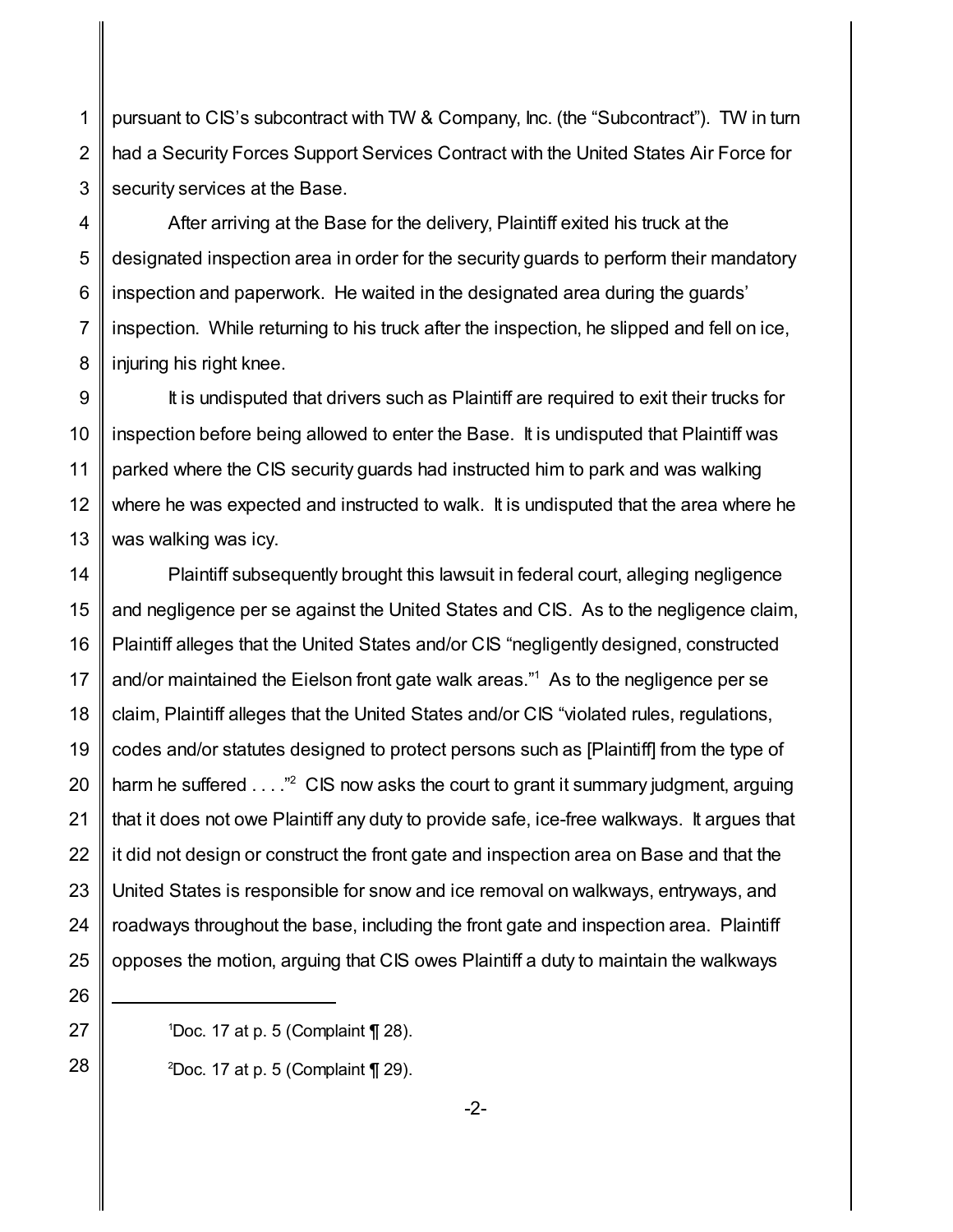and ground surfaces in the inspection area in a reasonably safe condition and to warn him of any dangerous walkway or surface conditions based on its status as a tenant and/or "occupier of land," as well as under the Subcontract.<sup>3</sup>

## **III. STANDARD OF REVIEW**

 Summary judgment is appropriate where "there is no genuine dispute as to any material fact and the movant is entitled to judgment as a matter of law." <sup>4</sup> The materiality requirement ensures that "only disputes over facts that might affect the outcome of the suit under the governing law will properly preclude the entry of summary judgment." <sup>5</sup> Ultimately, "summary judgment will not lie if the . . . evidence is such that a reasonable jury could return a verdict for the nonmoving party." <sup>6</sup> However, summary judgment is mandated "against a party who fails to make a showing sufficient to establish the existence of an element essential to that party's case, and on which that party will bear the burden of proof at trial."7

 The moving party has the burden of showing that there is no genuine dispute as to any material fact.<sup>8</sup> Where the nonmoving party will bear the burden of proof at trial on a dispositive issue, the moving party need not present evidence to show that summary judgment is warranted; it need only point out the lack of any genuine dispute as to material fact.<sup>9</sup> Once the moving party has met this burden, the nonmoving party

Fed. R. Civ. P. 56(a).

*Celotex Corp. v. Catrett*, 477 U.S. 317, 322 (1986).

 *Id.* at 323.

 *Id.* at 323-25.

*Id.*

<sup>&</sup>lt;sup>3</sup>Plaintiff does not dispute CIS's argument that CIS did not have any part in the design or construction of the front gate and inspection area, and therefore the negligence claim against CIS is limited to the maintenance issue.

*Anderson v. Liberty Lobby, Inc.*, 477 U.S. 242, 248 (1986).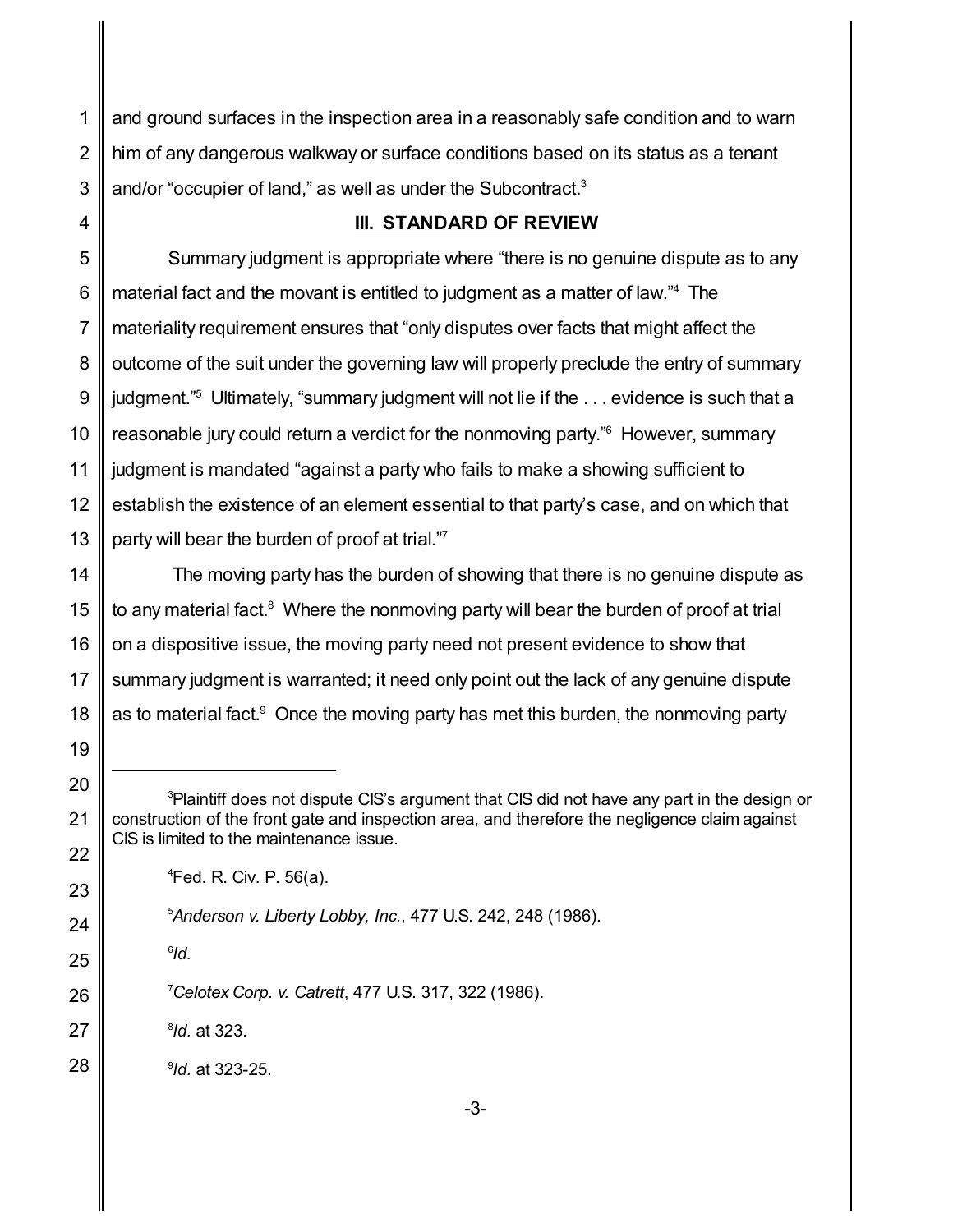must set forth evidence of specific facts showing the existence of a genuine issue for trial. $^{\text{10}}$  All evidence presented by the non-movant must be believed for purposes of summary judgment, and all justifiable inferences must be drawn in favor of the non-movant. <sup>11</sup> However, the non-moving party may not rest upon mere allegations or denials, but must show that there is sufficient evidence supporting the claimed factual dispute to require a fact-finder to resolve the parties' differing versions of the truth at trial.<sup>12</sup>

## **IV. DISCUSSION**

## **Negligence**

 Under Alaska law, the existence of a defendant's duty in a negligence case is a question of law which can be decided at the summary judgment stage. Summary judgment is appropriate when "no evidence tends to suggest that any duty has arisen between a defendant and plaintiff."<sup>13</sup> To determine whether a defendant owes a plaintiff a duty of reasonable care, the court first considers "whether a duty is imposed by statute, regulation, contract, undertaking, the parties' preexisting relationship, or existing case law." 14 If these sources do not resolve the issue, the court applies a set of public policy factors to determine whether an actionable duty exists.<sup>15</sup> The related, and sometimes intertwined, question regarding the scope of that duty is also an issue that can be properly decided at the summary judgment phase if the duty owed is "clearly and vastly narrower in scope than the one that the other party asserts in opposing

*Id.*

- *Id.* at 248-49.
- *Arctic Tug & Barge, Inc. v. Raleigh, Schwarz & Powell*, 956 P.2d 1199, 1205 (Alaska 1998); *see also Hurn v. Greenway*, 293 P.3d 480, 483 (Alaska 2013).

*Geotek Alaska, Inc. v. Jacobs Eng'g Grp., Inc.*, 354 P.3d 368, 376 (Alaska 2015).

*Anderson,* 477 U.S. at 248-49.

*Id.* at 255.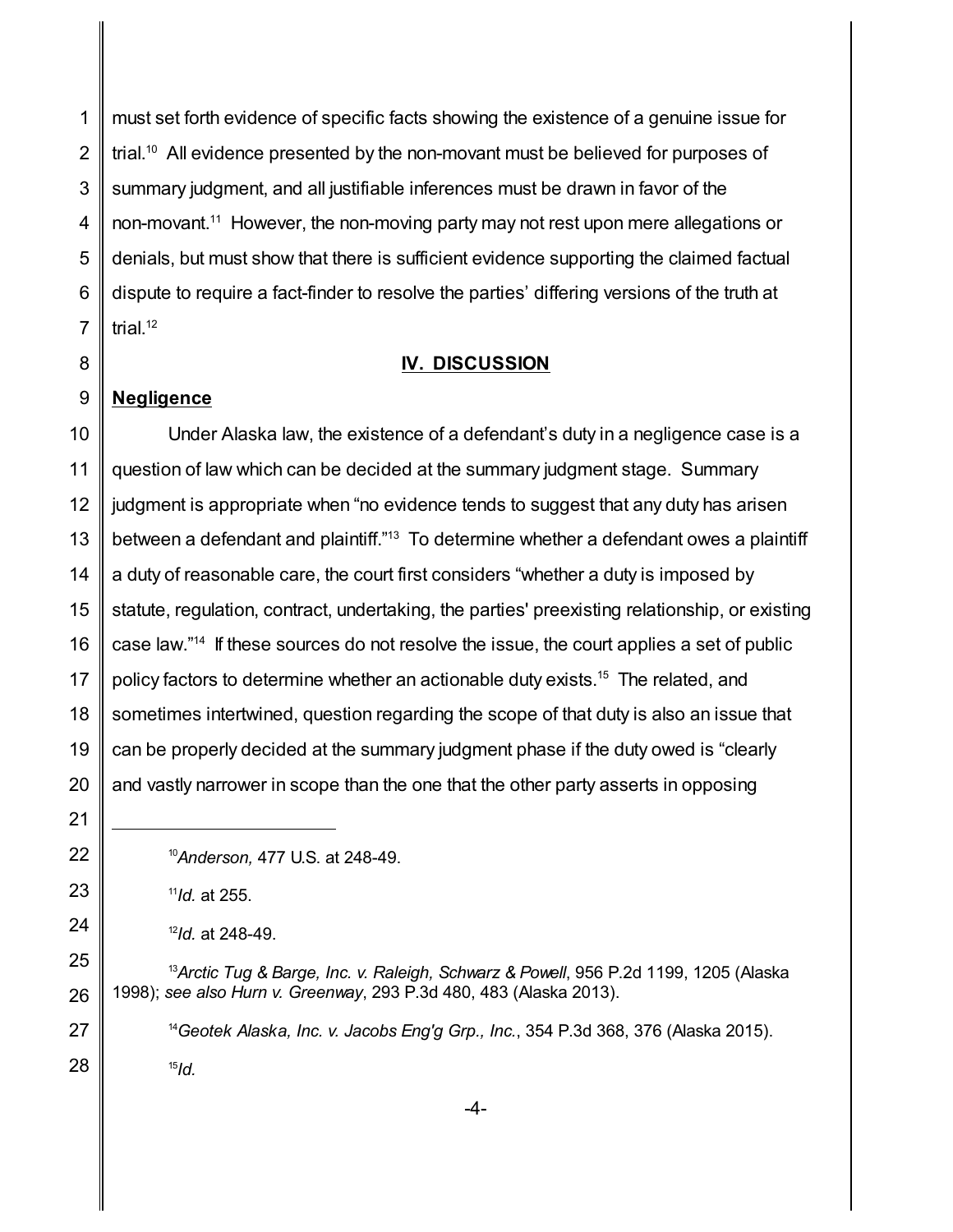1 2 3 4 5 summary judgement." <sup>16</sup> However, summary judgment is generally disfavored in situations where no party disputes the existence of a duty, but the precise scope of that duty is in question. "[I]t is much harder to show that there are no genuinely disputed material facts when the existence of a duty is clear and the question is of its precise scope, or whether given conduct fulfilled it."<sup>17</sup>

6 7 8 9 10 11 12 13 14 15 16 17 18 19 20 CIS argues that summary judgment is appropriate here because the only reasonable inference to be taken from the undisputed facts is that CIS did not owe Plaintiff a duty of care with respect to his use of the walkways and surfaces in the inspection area. CIS argues that the United States was the landowner and had procedures for maintaining roadways and walkways and assigned those responsibilities to military personnel, not CIS. For instance, the evidence shows that removal of snow and ice from walkways and entryways of buildings on Base was assigned to each building's Facility Manager. The Facility Manager for the front gate and inspection area in January of 2012 was S.Sgt. Freeman, an active duty military member in the Security Forces Squadron. The responsibility for clearing snow and ice from any general roadway on base was assigned to the Civil Engineering Squadron. The Civil Engineering Commander in charge of road maintenance was Lt. Col. Michael Sheredy, another military member. Based on this evidence, CIS argues that it could not have owed Plaintiff any duty of care with regard to the condition of the walkways in the inspection area.

21 22 23 24 25 Plaintiff argues that, regardless of the Government's involvement in clearing snow and ice on the Base, Alaska case law still makes CIS liable here. He argues that courts have held tenants responsible for maintaining their leased premises in a reasonably safe condition, and therefore CIS was responsible for maintenance in the inspection area. Plaintiff does not provide any evidence to show that CIS was a tenant.

<sup>16</sup>*Arctic Tug*, 956 P.2d at 1203.

17 *Id.* at 1204.

26

27

28

-5-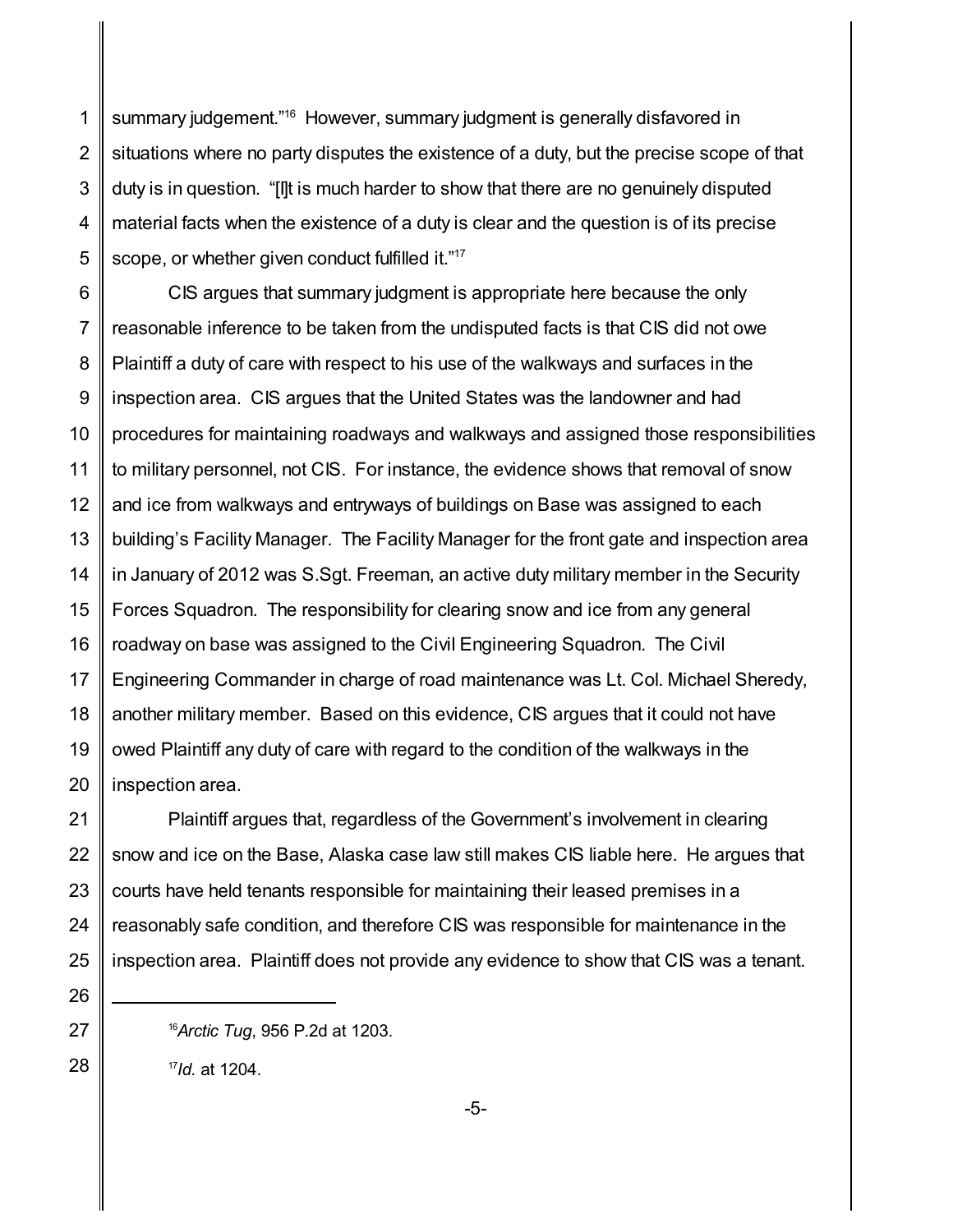1 2 3 There is no lease agreement. Indeed, the fact that there was a Facility Manager responsible for maintenance of the inspection area shows that CIS did not occupy that portion of the Base to the exclusion of Government employees.

4 5 6 7 8 9 10 11 12 13 14 15 16 Plaintiff argues that CIS owes him a duty of care with respect to the condition of the surfaces in the inspection area because, under the facts here, CIS is an "occupier of land," even if it is not legally considered a tenant. Plaintiff relies on an Alaska Supreme Court case, *Moloso v. State*.<sup>18</sup> The court in *Moloso* quoted with approval a California case which stated that an "occupier of land" is liable when he is aware of a concealed condition that poses an unreasonable risk of harm and fails to warn others about or repair the condition. 19 In *Moloso*, however, the defendant was a landowner in possession of the property, and the court was discussing landowner liability. It did not discuss who constitutes an occupier of land, nor did it consider whether a defendant who is not a landowner, tenant, or exclusive user of the land but, rather, a subcontractor performing services for the landowner at certain locations on the property can nonetheless be considered an occupier. Thus, *Moloso* does not clearly establish the existence of a duty here.

17 18 19 20 Plaintiff does not cite any other case that is sufficiently on point. However, Alaska courts have adopted Restatement (Second) Torts § 343, which imposes liability on a "possessor of land" for certain concealed conditions. Section 343 reads as follows:

A possessor of land is subject to liability for physical harm caused to his invitees by a condition on the land if, but only if, he (a) knows or by the exercise of reasonable care would discover the condition, and should realize that it involves an unreasonable risk of harm to such invitees, and (b) should expect that they will not discover or realize the danger, or will fail to protect themselves against it, and (c) fails to exercise reasonable care to protect them against the danger.<sup>20</sup>

25

26

24

21

22

23

- 27 19 *Id*. at 219 (quoting *Rowland v. Christian*, 443 P.2d 561, 568 (Cal. 1968)).
- 28 <sup>20</sup>Restatement (Second) of Torts § 343 (1965).

<sup>18</sup>644 P.2d 205 (Alaska 1982).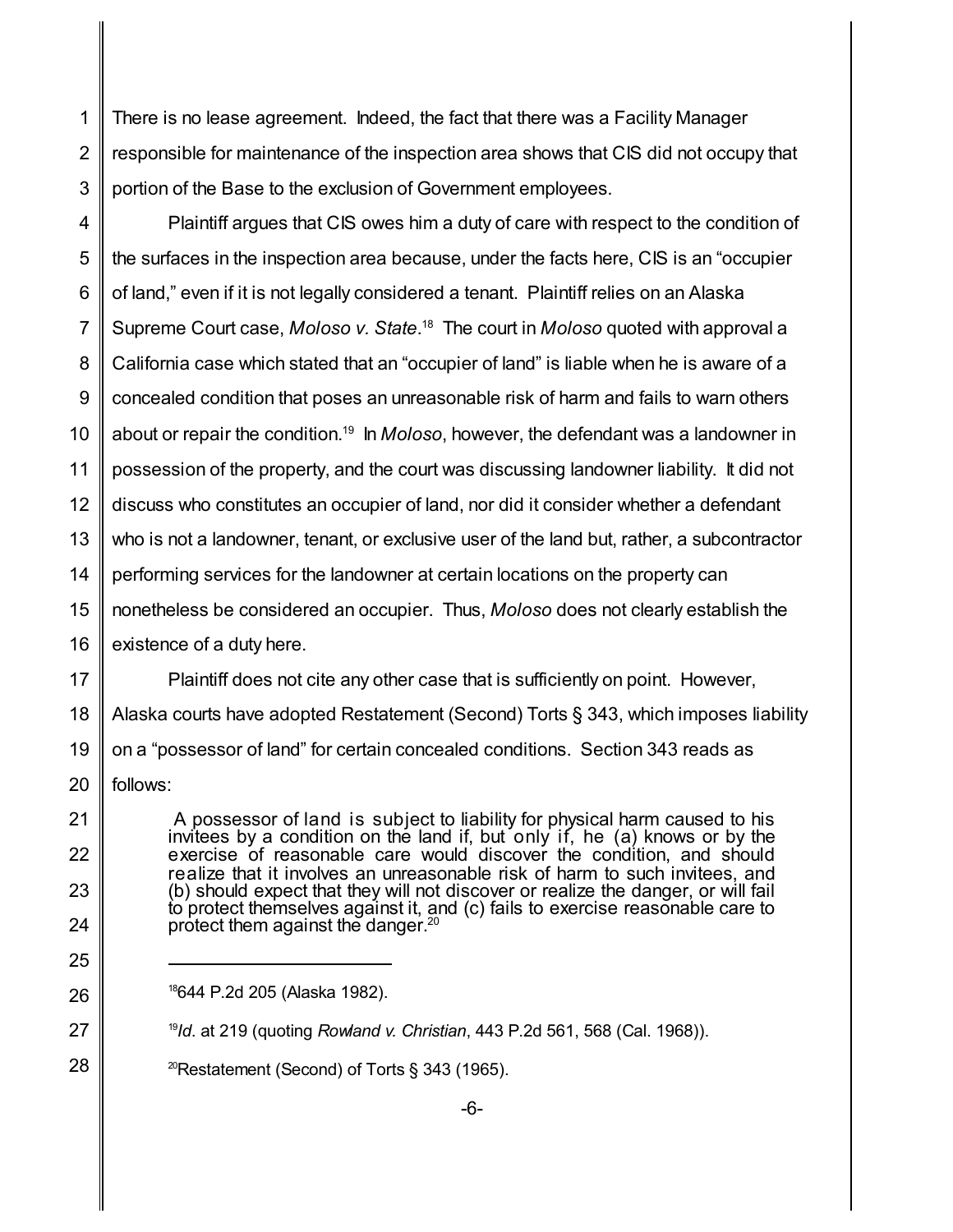1 2 3 4 5 6 A possessor of land is defined as "a person who is in occupation of the land with intent to control it."<sup>21</sup> Here, the evidence provided shows that the Government maintained at least some control over the inspection area. There was a Facility Manager assigned to it, and that person was "responsible for inspection of facilities and repair or reporting of discrepancies beyond the capability to repair." <sup>22</sup> Plaintiff does not provide any evidence regarding CIS's intent to control the property or its actual extent of control.

7 8 9 10 11 12 13 14 15 16 17 18 19 20 22 Plaintiff argues alternatively that the subcontract delegated the Government's duties as a landowner to CIS. The responsibility to remove snow and ice from the inspection area or to generally maintain that area in a reasonably safe condition was not explicitly delegated to CIS under the Subcontract. However, the Subcontract nonetheless requires CIS to use some level of care in performing security services. There is a provision in the Performance Work Statement, which is attached to the Subcontract, that required CIS to conduct inspections "in a safe manner while maintaining control of all personnel and vehicles during inspection."<sup>23</sup> This provision establishes a general duty of care on CIS in relation to its inspection activities. Another provision, Article 3 of the Subcontract, which neither party discusses, also references CIS's duty to the public. It states that CIS "will perform its services using that degree of skill and care ordinarily exercised under similar conditions by reputable members of [CIS's] profession practicing in the same or similar locality at the time of performance" and that CIS "shall exercise reasonable care to ensure the safety of the public and other workers with respect to those activities and portions of the work site over which it has control."<sup>24</sup> This provision, when read in conjunction with the "safe manner"

27

- <sup>21</sup>Restatement (Second) of Torts § 328E (1965).
- $^{22}$ Doc. 47-6 at p. 1.
- $^{23}$ Doc. 47-1 at p. 8.
- 28  $24$ Doc. 47-1 at p. 5.

-7-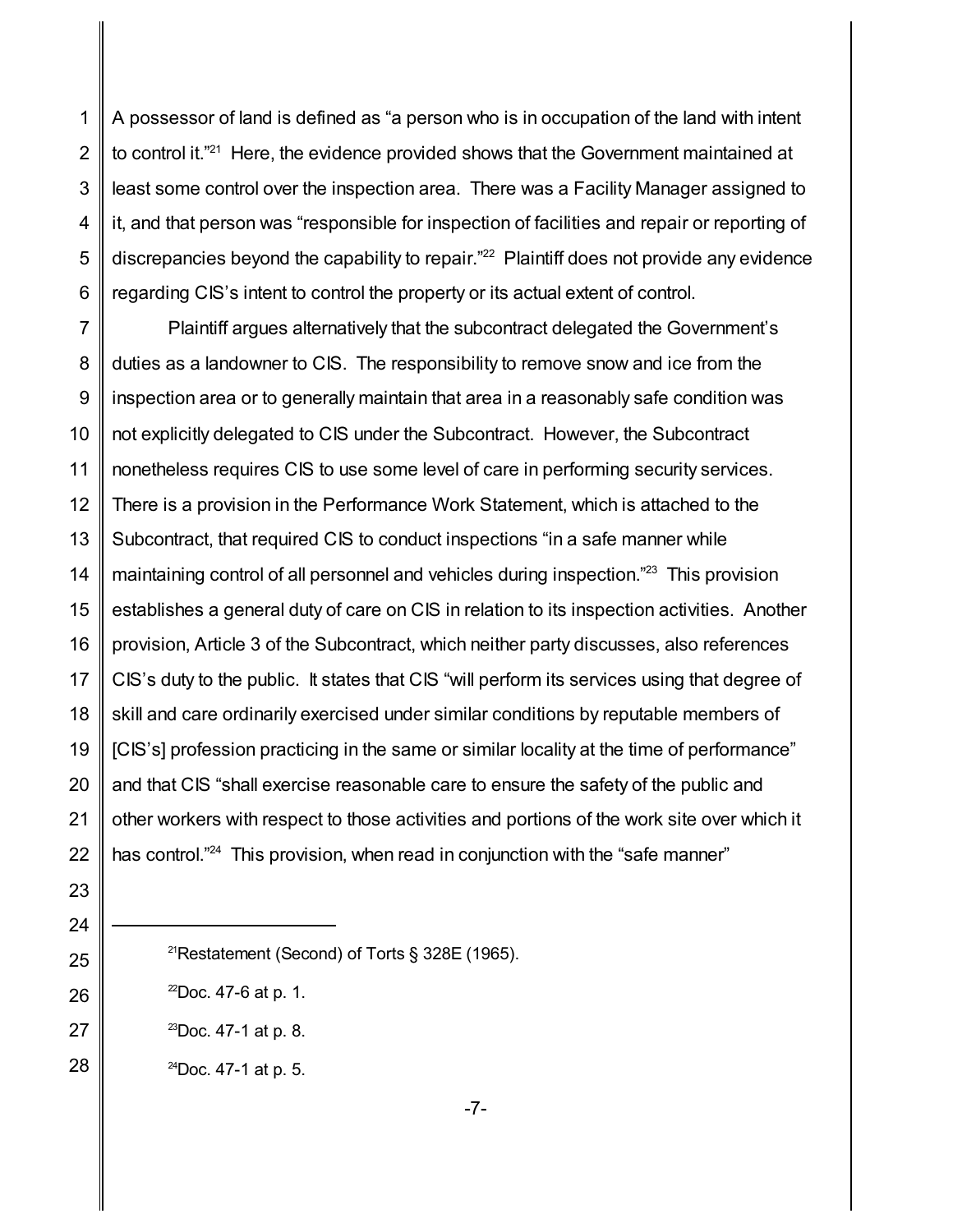1 2 provision in the Performance Work Statement, establishes at least some duty of care here.

3 4 5 6 7 8 9 10 11 12 13 14 15 16 17 18 19 While the court finds that CIS had a contractual duty of care in relation to Plaintiff's safety, summary judgment in favor of CIS may still be appropriate if that duty is "clearly and vastly narrower in scope" than Plaintiff contends.<sup>25</sup> CIS argues that the scope of any duty of care set forth in the contract does not extend to the removal of ice or warning about slippery conditions. It points to evidence to show that such a provision is only "boilerplate language that is used in each and every contract made by the U.S. Air Force in contracting for armed guard services."<sup>26</sup> The fact that the "safe manner" language is standard in contracts for security at all U.S. Air Force locations, even those without snow and ice, does not demonstrate that the duty is somehow too narrow to encompass the situation here. What constitutes a "safe manner" can certainly vary depending on the underlying circumstances and location of the services. CIS goes on to argue that the language merely "refers to CIS's duty to ensure that CIS conducts the armed security guard duties in a manner that is conscious to threats to the security of [the Base]."<sup>27</sup> CIS, however, does not provide any evidence to support its argument that its duty is limited as such, and it does not discuss the duty in relation to Article 3 of the Subcontract, which requires CIS to use a level of care ordinarily exercised by security guards in such a situation.

20 21 22 23 24 There are issues of fact remaining as to the extent of CIS's duty in this situation. Neither party provides specific evidence as to what would be considered standard practice for security operations conducted outdoors. However, the record contains evidence to support a finding that the ice may have been unreasonably slippery in the inspection area because vehicles' warm engines melt snow that then refreezes on top

- <sup>25</sup>*Arctic Tug*, 956 P.2d at 1203.
- $^{26}$ Doc. 53 at p. 7.

27 *Id.*

25

26

27

28

-8-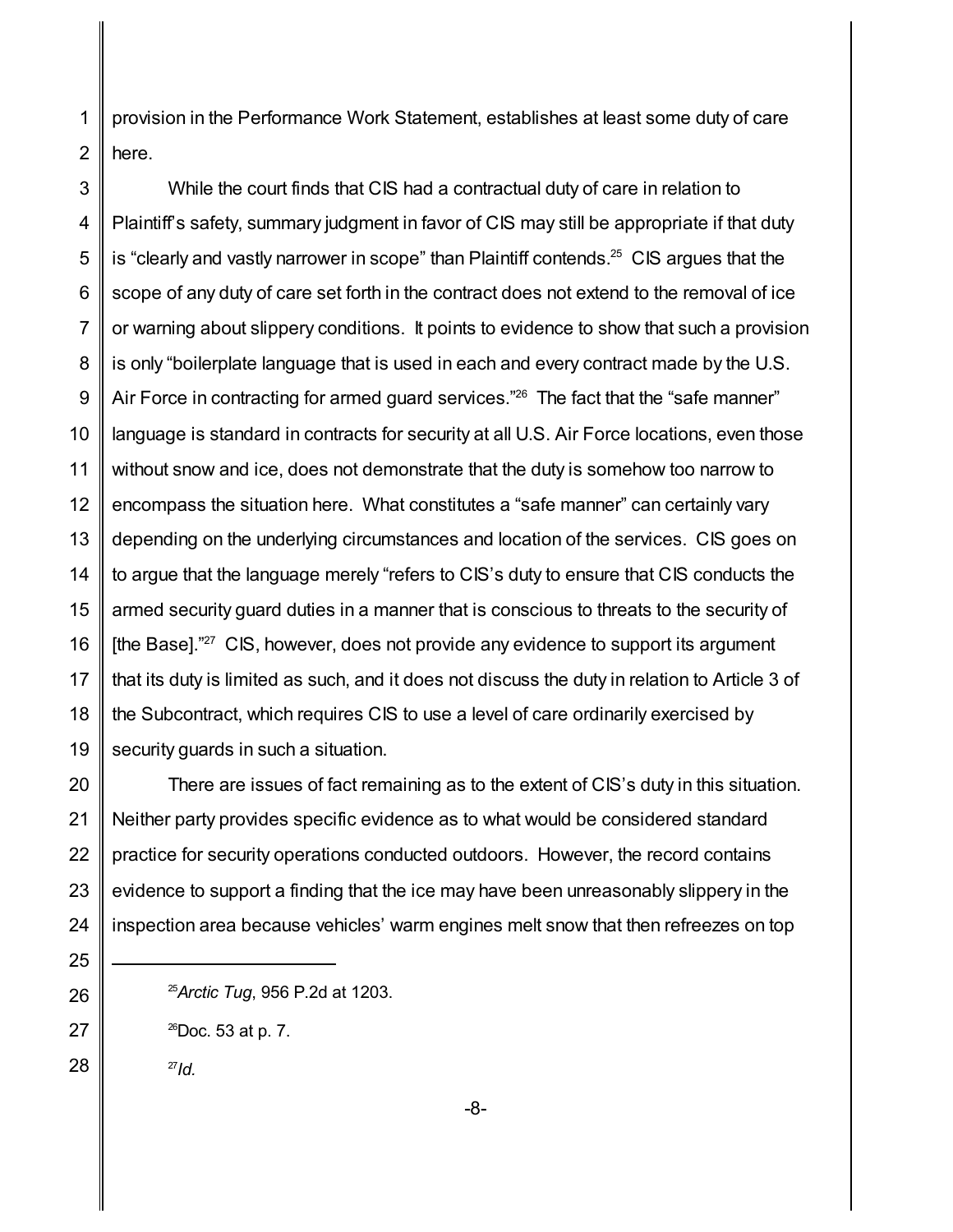1 2 3 4 5 6 7 8 9 10 of the polished concrete area, creating a thin sheet of ice.<sup>28</sup> Plaintiff also presents evidence to show that sometimes CIS guards would warn drivers exiting vehicles about slippery conditions in the inspection area<sup>29</sup> and that, as part of CIS's duty to provide for the safety of its own workers, CIS would make ice cleats available to security officers under the inspection tent.<sup>30</sup> Based on this evidence, a reasonable juror could conclude that CIS's duty to conduct inspections in a safe manner and perform services with the degree of care ordinarily exercised in the profession extended far enough to at least require CIS guards to provide some warning or safety mechanism with respect to the icy condition of the ground to those people exiting vehicles for mandatory inspection. Therefore, summary judgment is not appropriate.

## 11 **Negligence per se**

12 13 14 15 16 17 18 19 20 21 Under a negligence per se claim, a "[v]iolation of a statute or regulation can 'amount[] to negligence as a matter of law . . . when the statute or regulation at issue defines a standard of conduct that a reasonable person is expected to follow under the circumstances presented.'" <sup>31</sup> Put in other terms, negligence per se exists when there is a "legislative enactment commanding or prohibiting for the safety of others the doing of a specific act and there is a violation of such enactment solely by one whose duty it is to obey it . . . ."<sup>32</sup> Here, there is no statute, regulation, code, or rule that specifically commands CIS to do any specific act or defines a standard of conduct applicable to CIS. Plaintiff argues that Alaska's civil jury instructions place a duty on CIS as an occupier of land. The court finds this position untenable. As noted above, there is

22

23

24

25

28

 $^{30}$ Doc. 51-2 at p. 3.

26 27 31 *Jones v. Bowie Indus., Inc.*, 282 P.3d 316, 332 (Alaska 2012) (quoting *Pagenkopf v. Chatham Elec., Inc.*, 165 P.3d 634, 647 (Alaska 2007)).

<sup>32</sup>*Bachner v. Rich*, 554 P.2d 430, 442 (Alaska 1976).

 $^{28}$ Doc. 51-3 at p. 1; Doc. 51-4 at p. 3.

 $^{29}$ Doc. 51-2 at p. 4.